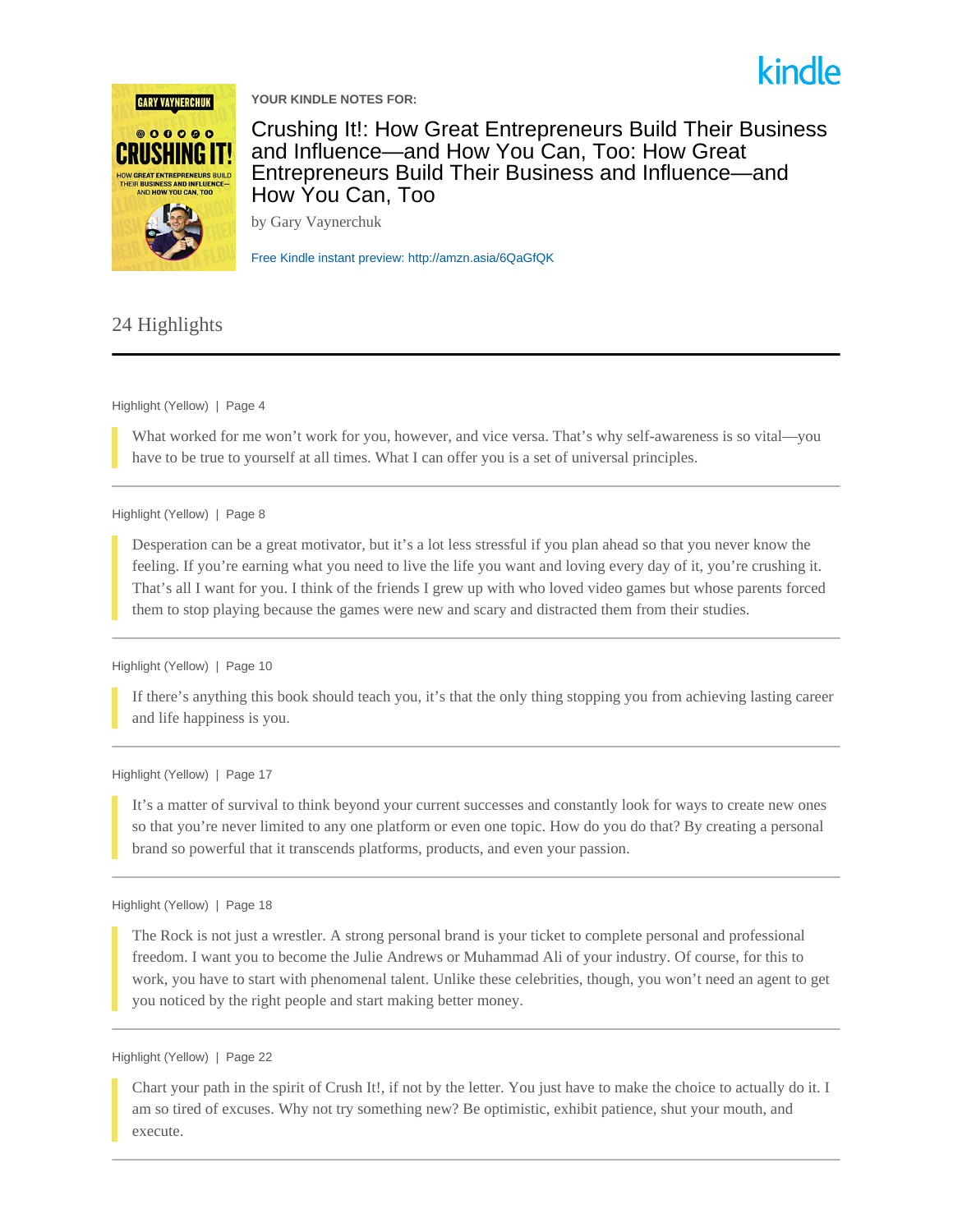# kindle

### Highlight (Yellow) | Page 29

They care, but not enough about what really matters. And what really matters is a pretty short list: intent, authenticity, passion, patience, speed, work, and attention.

### Highlight (Yellow) | Page 29

In business, the how matters, of course, but the why matters just as much. Maybe more. Why do you want to be an entrepreneur? To share your knowledge? To help people? To build something that leaves a legacy? To make a good income to give yourself and your family financial security and breathing room? To have fun with a creative outlet? To create community?

# Highlight (Yellow) | Page 30

This book features entrepreneurs at all levels of financial success and all stages of influence, but those currently at the pinnacle of both share three characteristics: A commitment to service A desire to provide value A love of teaching

### Highlight (Yellow) | Page 37

never felt like I was smart. I never felt like I had the intelligence, or the skills, or the experience, or the credentials. I didn't have any of that. So when I read that word, I thought, Yes! I needed to continue to deepen my level of care! When I would meet with these influencers, I would never ask for advice. I would just say, "I'm so curious to hear your story about how you became successful." And at the end of that I would say, "What's the biggest challenge you have in your business, or your career, or your life right now?" and listen. And they would tell me everything they needed. I said, "You need a sales guy? I've got three of the top ones right here. You need a programmer? I've got this person. You need a designer? I met one last week. He was great." I just became this connector to all the most successful people. I never asked for a job. I never asked for business. That one-word chapter confirmed that when we show up and we add value and we care, then we can learn how to make money around it later. But show up with value first. That is how I built the last decade of my

# Highlight (Yellow) | Page 40

There are three things working to my advantage in this regard: number one, I genuinely don't give a shit what people think, which allows me complete freedom to do and say what I want; number two, I care immensely what everyone thinks and will spend an insane amount of time responding to skeptics who take the time to tweet or comment their criticism, to help them see where I'm coming from; and number three, which might be more important than numbers one or two, I always respect my audience.

# Highlight (Yellow) | Page 47

time, if you don't love what you do, it's going to be very hard to stick it out. That is something that people don't understand when they hear, "Follow your passion." They hear rainbows, unicorns, bullshit. But the truth of it is that it's important, because if you don't enjoy what you're doing, you're going to be that much more likely to quit when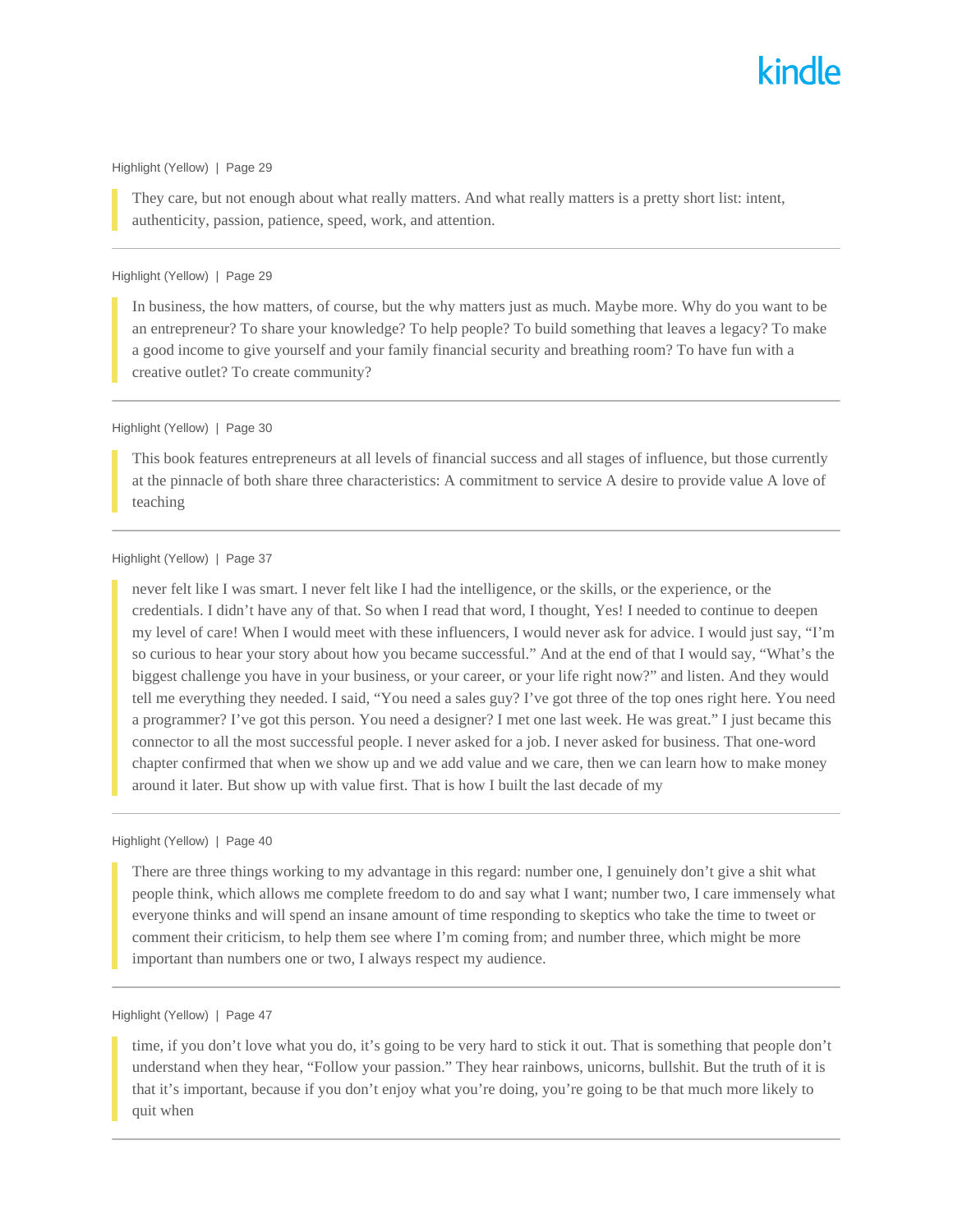# kindle

#### Highlight (Yellow) | Page 47

Passion is your backup generator when all your other energy sources start to sputter.

# Highlight (Yellow) | Page 60

Being unafraid of making mistakes makes everything easy for me. Not worrying about what people think frees you to do things, and doing things allows you to win or learn from your loss—which means you win either way. Hear me now: you are better off being wrong ten times and being right three than you are if you try only three times and always get it right.

#### Highlight (Yellow) | Page 84

because they had to convince the gatekeepers—the agents, the directors, the publishers, the music producers, the talent scouts—to give them the shot they needed to prove themselves.

# Highlight (Yellow) | Page 86

could completely destroy the myth of the overnight success. Put your stuff out in public so you have to live up to it. As long as it's valuable and you know it's true, don't judge it. Let the market show you whether you're good or not.

## Highlight (Yellow) | Page 145

olds. Simple: those thirteen-year-olds grow up to become eighteen-year-old entrepreneurs and twenty-five-yearold marketers. When I was twelve and dreaming of building businesses, no one knew what to call me. Entrepreneur wasn't part of our lexicon. Today, entrepreneurs are pop-culture icons, and the kids are growing up watching Shark Tank. Maybe I can help inspire them to get where they want to go faster. Maybe one day we'll do business together.

## Highlight (Yellow) | Page 148

chance to lip-sync or even perform their material. You could do the same thing with a funny skit, or a poem, or some other work. I've said it ad nauseam: the best way to reach out to a community is to become part of a community.

### Highlight (Yellow) | Page 149

music. Wanna hear me speak Russian? Check out my "Hustle" Musical.ly video. Also, see how I managed to link my ALS ice-bucket challenge to Gwen Stefani's "The Sweet Escape."

### Highlight (Yellow) | Page 204

FameBit, a marketing site where brands post offers to pay creatives to promote their products. He got paid around \$250 to cut open a Rubik's Cube, and then \$1,000 to cut open a mattress. "I thought we had it made. A thousand dollars, and we're just cutting open a mattress!"